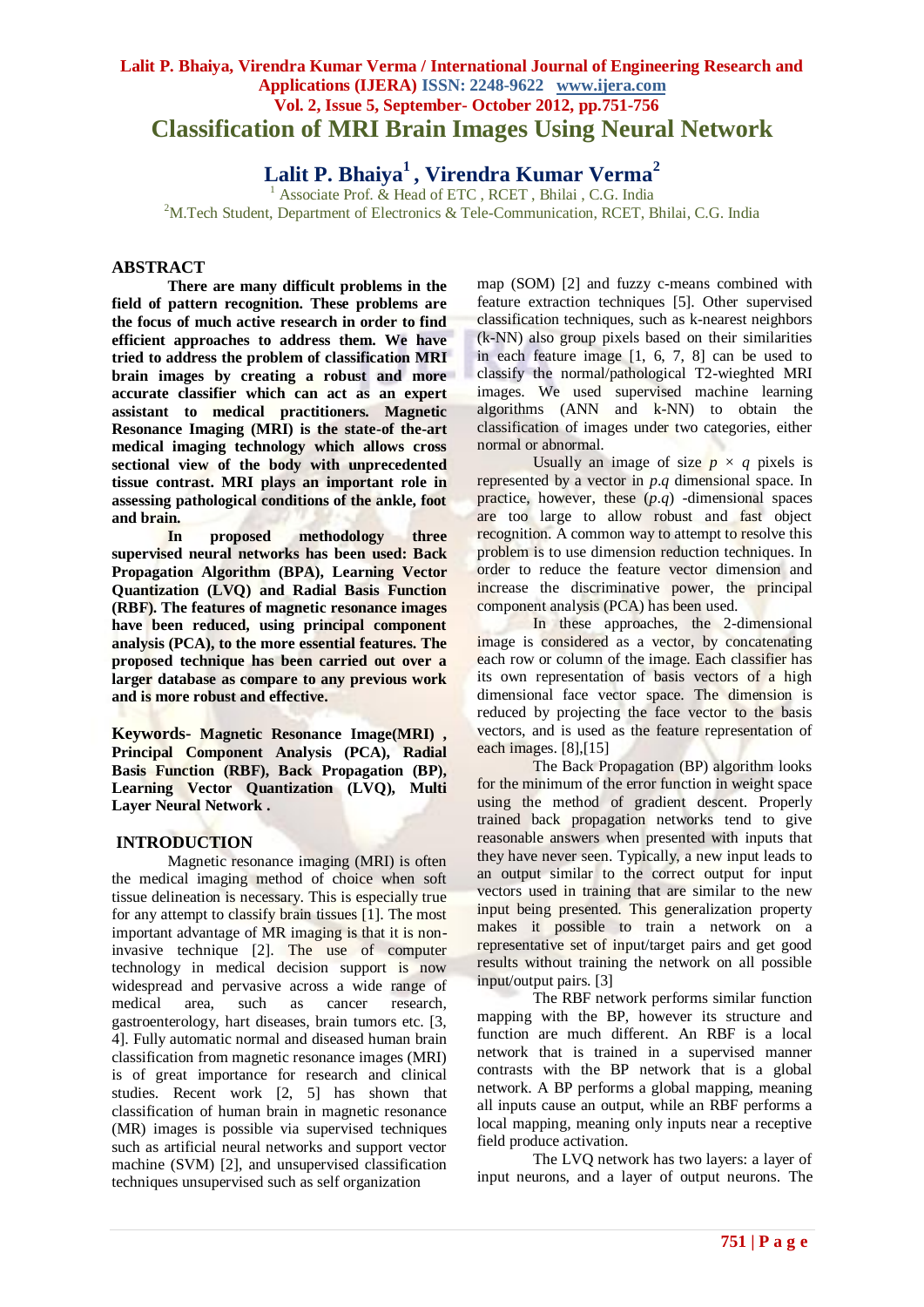network is given by prototypes  $W=(w(i),...,w(n))$ . It changes the weights of the network in order to classify the data correctly. For each data point, the prototype (neuron) that is closest to it is determined (called the winner neuron). The weights of the connections to this neuron are then adapted, i.e. made closer if it correctly classifies the data point or made less similar if it incorrectly classifies it. [16]

We performed classification of MRI brain images on a database of 192 images which contains 107 normal images and 85 pathological images. We experimented with three different sets of training and testing taken from clump of images. In first case s 98 (55 normal and 43 pathological) images have been used for training purpose and remaining 94 images for testing. In second case we swapped the testing and training database and in third case we used 90(50 normal and 40 pathological) images for training and remaining 102 images for testing.

For feature vectors generation, images are preprocessed by PCA which has been described shortly below.

#### **PCA Preprocessing**

PCA can be used to approximate the original data with lower dimensional feature vectors. The basic approach is to compute the eigenvectors of the covariance matrix of the original data, and approximate it by a linear combination of the leading eigenvectors. By using PCA procedure, the test image can be identified by first, projecting the image onto the eigen face space to obtain the corresponding set of weights, and then comparing with the set of weights of the faces in the training set. [2], [5]

The problem of low-dimensional feature representation can be stated as follows: Let  $X = (x_1)$  $x_2, \ldots, x_i, \ldots, x_n$  represents the  $n \times N$  data matrix, where each  $x_i$  is a face vector of dimension  $n$ , concatenated from a  $p \times q$  face image. Here *n* represents the total number of pixels (p.q) in the face image and *N* is the number of face images in the training set. The PCA can be considered as a linear transformation (1) from the original image vector to a projection feature vector, i.e.

$$
Y = W^T X \tag{1}
$$

where *Y* is the  $m \times N$  feature vector matrix, *m* is the dimension of the feature vector, and transformation matrix  $W$  is an  $n \times m$  transformation matrix whose columns are the eigenvectors corresponding to the *m* largest eigen values computed according to the formula (2):

$$
\lambda e_i = S e_i \tag{2}
$$

where  $e_i$ ,  $\lambda$  are eigenvectors  $\&$  eigen values matrix respectively.

Here the total scatter matrix *S* and the mean image of all samples are defined as

$$
S = \sum_{i=1}^{N} (x_i - \mu) (x_i - \mu)^T, \quad \mu = \frac{1}{N} \sum_{i=1}^{N} (3)
$$

After applying the linear transformation  $W<sup>T</sup>$ , the scatter of the transformed feature vectors  $\{y_1, y_2, \ldots, y_N\}$  is *W<sup>T</sup>SW*. In PCA, the projection  $W_{\text{opp}}$ is chosen to maximize the determinant of the total scatter matrix of the projected samples, i.e.,

$$
W_{opt} = \arg \frac{\max}{W} |W^T S W| = [w_1 w_2 ... w_m]
$$
 (4)

Where  $\{w_i \mid i = 1, 2, ..., m\}$  is the set of *n* – dimensional eigenvectors of *S* corresponding to the *m*  largest eigen values. In other words, the input vector (face) in an  $n$  -dimensional space is reduced to a feature vector in an *m* -dimensional subspace. We can see that the dimension of the reduced feature vector  *is much less than the dimension of the input faces* vector *n.*

#### **PREPROCESSING OUTPUT**

After preprocessing images by PCA, feature vectors of reduced dimension are produced. PCA produces feature vector of dimension 20. We experimented with three different sets of training and testing taken from clump of images. In all the cases considering the training sample *n* so input to neural network has become the feature vector matrix of size 20 by *n* for PCA.

#### **Classification:-**

Input matrix to the neural network is of size 20 by *n* while target matrix size is determined on the basis of number of classes. Target matrix is of size 2 by *n* where if input feature vector (column wise) belong to class 2 then corresponding output vector will have 1 at  $2<sup>nd</sup>$  row and 0 at other rows. Here value 1 in any target vector denotes the belongingness of an image to the class denoted by respective row value of target vector.

To classify input feature vectors into target vectors, we used Back Propagation (BP), Radial Basis Function (RBF) & Learning Vector Quantization (LVQ). We configured and tested each neural network with various configurations. Variations are made in the following components: Number of input to neural network, Number of hidden layers, Number of nodes in hidden layers, learning rate. In case of RBF SPREAD is also varied considering the condition that SPREAD is large enough so that the active input regions of the radial neurons overlap enough so that several radial neurons always have fairly large outputs at any given moment. However, SPREAD should not be so large that each neuron is effectively responding in the same, large, area of the input space. [11],[13] The optimum configurations which have generated good testing results are shown in tables.

**Back Propagation as Classifier**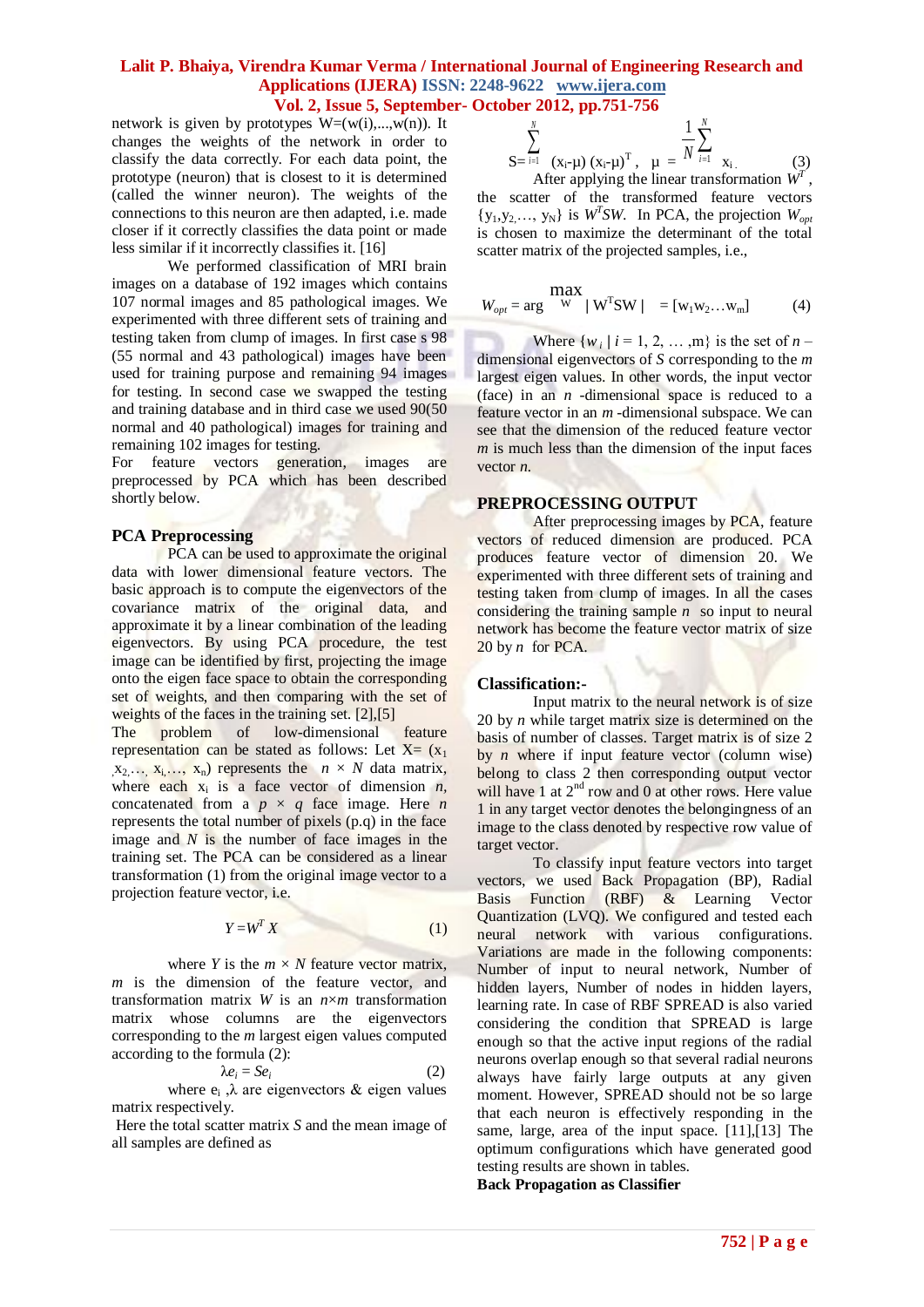(5)

The weighting factor of the input-to-hidden neurons can be computed by (5)

$$
w_{ij}^{(k+1)} = w_{ij}^k - \eta \frac{\partial E^{(k)}}{\partial w_{ij}}
$$

Where  $k$  is iteration number;  $i, j$  are index of input and hidden neuron, respectively; and η is step size  $\partial E$ 

 $\partial w_{ij}$ 

can be calculated from the following series of equations (6)-(8). The error function is given by

$$
E = \frac{1}{2} \sum_{l=1}^{p} (t_l - o_l) \tag{6}
$$

Where *p* is the number of output neurons, *l*  is the index of neuron,  $t_l$  and  $o_l$  are the target and output values, respectively. The activation function, net function and output function are given by equation  $(7)$ 

$$
S_i = \frac{1}{1 + e^{(-\lambda n e t_i)}}net_i = \sum_{l=1}^{n} w_{il} x_l + w_{in+1}
$$
 (7)

$$
O_i = \sum_{l=1}^{m} v_{il} S_l + v_{im+1}
$$
\n(9)

Where *n* is the number of input neurons, and  $m$  is the number of output neurons. Let us define

$$
\frac{\partial E}{\partial net_i} = \frac{\partial E}{\partial s_i} \frac{\partial s_i}{\partial net_i}
$$
\nAnd, 
$$
\frac{\partial E}{\partial w_{ij}} = \frac{\partial E}{\partial net_i} \frac{\partial net_i}{\partial w_{ij}}
$$
\n(10)

then we obtain the weight update equation (5) for the input-to-hidden layer by computing Eq.  $(10)$  and Eq.  $(11)$  with the Eqs. from  $(6)$  to  $(9)$ . Next,  $v_{ij}$ , hidden–to–output neurons' weight update can also be derived in the same way.

Back Propagation networks often have one or more hidden layers of sigmoid neurons followed by an output layer of linear neurons. Multiple layers of neurons with nonlinear transfer functions allow the network to learn nonlinear and linear relationships between input and output vectors. The linear output layer lets the network produce values outside the range -1 to  $+1$ . [5], [6]

The optimum configuration of BP neural network for PCA, used for training & testing is shown in table-I.

Table-I : BP neural network Configuration

| Input Vector nodes                                                              | 20                            |
|---------------------------------------------------------------------------------|-------------------------------|
| Number of hidden layers                                                         | $\mathfrak{D}$                |
| Number of neurons (hidden<br>layer 1 ,hidden layer $2 \&$<br>output layer)      | 20, 35, 2                     |
| Transfer functions<br>(hidden)<br>layer 1, hidden layer $2 \&$<br>output layer) | tansig,<br>tansig,<br>purelin |
| <b>Network Learning rate</b>                                                    | 0.0001                        |

#### **Radial Basis Function as Classifier**

The RBF network performs similar function mapping with the multi-layer neural network, however its structure and function are much different. A RBF is a local network that is trained in a supervised manner. RBF performs a local mapping, meaning only inputs near a receptive field produce activation. [9],[10]

The input layer of this network is a set of *n*  units, which accept the elements of an *n* -dimensional input feature vector. *n* elements of the input vector *x*  are input to the *l* hidden functions, the output of the hidden function, which is multiplied by the weighting factor  $w(i, j)$ , is input to the output layer of the network *y* (*x*). For each RBF unit  $k$ ,  $k = 1, 2, 3, \ldots, l$ the center is selected as the mean value of the sample patterns belong to class *k* , i.e.

$$
\mu_k = \frac{1}{N_k} \sum_{i=1}^{N_k} x_i^i
$$
, k=1,2,3, ..., m (12)

Where  $x_k^i$  is the eigenvector of the *i* th image in the class *k, and*  $N_k$  is the total number of trained images in class *k.*

Since the RBF neural network is a class of neural networks, the activation function of the hidden units is determined by the distance between the input vector and a prototype vector. Typically the activation function of the RBF units (hidden layer unit) is chosen as a Gaussian function with mean vector  $\mu_i$  and variance vector  $\sigma_i$  as follows

$$
h_i(x) = \exp\left[-\frac{\|x - \mu_i\|^2}{\sigma_i^2}\right]_{i=1,2,...,1}
$$
 (13)

Note that *x* is an *n* -dimensional input feature vector,  $\mu_i$  is an *n* -dimensional vector called the center of the RBF unit,  $\sigma_i$  is the width of the *i*<sup>th</sup> RBF unit and *l* is the number of the RBF units. The response of the  $j^{\text{th}}$  output unit for input *x* is given as:

$$
y_j(x) = \sum_{i=1}^{l} h_i(x) w(i, j)
$$
\n(14)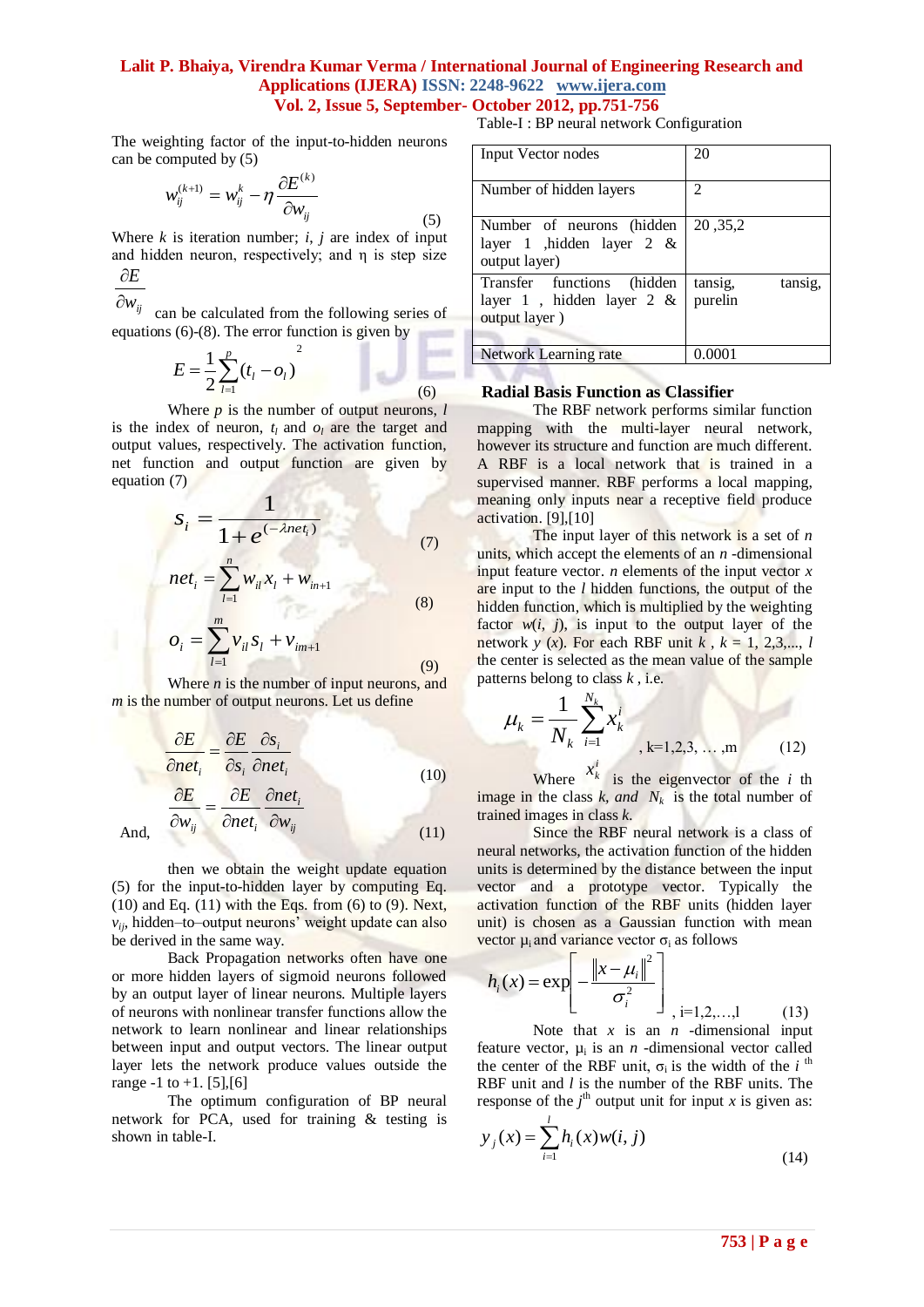Where  $w(i, j)$  is the connection weight of the  $i$ <sup>-th</sup> RBF unit to the  $j$ <sup>-th</sup> output node. The optimum configuration of RBF with PCA used for training and testing is shown in Table II.

Table-II: RBF neural network Configuration

| Number of Radial Basis<br>Layers                             | $\mathbf{1}$ |
|--------------------------------------------------------------|--------------|
| Number of neurons<br>(input ,radial basis &<br>output layer) | 20,135,2     |
| Spread                                                       | 0.8          |

#### **Learning Vector Quantization as Classifier**

LVQ neural network combines the competitive learning with supervised learning and it can realize nonlinear classification effectively. There are several variations of the basic LVQ algorithm. The most common are LVQ1, LVQ2 and LVQ3. The basic LVQ neural network classifier (LVQ1), which is adopted in our work, divides the input space into disjoint regions. A prototype vector represents each region. In order to classify an input vector, it must be compared with all prototypes. The Euclidean distance metric is used to select the closest vector to the input vector. The input vector is classified to the same class as the nearest prototype. The LVQ classifier consists of an input layer, a hidden unsupervised competitive layer, which classifies input vectors into subclasses, and a supervised linear output layer, which combines the subclasses into the target classes. In the hidden layer, only the winning neuron has an input of one and other neurons have outputs of zero. The weight vectors of the hidden layer neurons are the prototypes. The number of the hidden neurons is defined before training and it depends on the complexity of the input-output relationship. Moreover it significantly affects the results of differentiation. We carefully select the number of hidden neurons based on extensive simulation experiments. [14]

The learning phase starts by initiating the weight vectors of neurons in hidden layer. The input vectors are presented to the network in turn. For each input vector  $X_j$ , the weight vector  $W_c$  of a winning neuron *i* is adjusted. The winning neuron is chosen according to:

$$
\left\|X_j - W_c\right\|_{\leq} \left\|X_j - W_k\right\|, \text{ for } k \neq c \tag{15}
$$

The weight vector  $W_c$  of the winning neuron is updated as follows:

If  $X_j$  and  $W_c$  belong to same class, then

$$
W_c (n+1) = W_c (n) + \alpha(n)(X_j - W_c (n))
$$
 (16)

If *X<sup>j</sup>* and *W<sup>i</sup>* do not belong to the same class, then

$$
W_c (n+1) = W_c (n) - \alpha(n)(X_j - W_c (n))
$$
 (17)  
The weight vectors of other neurons keep constant.  

$$
W_k (n+1) = W_k (n)
$$
 (18)

where  $0 \le \alpha(n) \le 1$  is the learning rate. The training algorithm is stopped after reaching a prespecified error limit. Because the neural network combines the competitive learning with supervised learning, its learning speed is faster than BP network. The optimum configuration of LVQ with PCA & R-LDA , used for training and testing is shown in Table III.

| Number of competitive               |         |
|-------------------------------------|---------|
| Layers                              |         |
| Number of neurons (input)           | 30,40,2 |
| , competitive<br>$\alpha$<br>output |         |
| layer)                              |         |
| <b>Transfer function</b>            | Lvq1.0  |
| Network Learning rate               | 0.001   |

Table-III : LVQ neural network Configuration

#### **Training Graphs and Results**

Each neural network took different time for training input feature vectors. RBF neural network was the fastest while LVQ took much time than others. Training graphs of BP applied to PCA preprocessed training set are shown in figure 1.



Fig1.Learning of BP after preprocessing by PCA.

RBF creates radial basis layer neurons one at a time when training starts. In each iteration network error is lowered by appropriate input vector. This procedure is repeated until the error goal is met, or the maximum number of neurons is reached. In our case RBF creates 135 neurons for PCA input vectors .Training graphs of RBF applied to PCA preprocessed training set are shown in figure 2:



Fig2 Learning of RBF after preprocessing by PCA Accordingly Training graphs of LVQ applied to PCA preprocessed training set are shown in figure 3.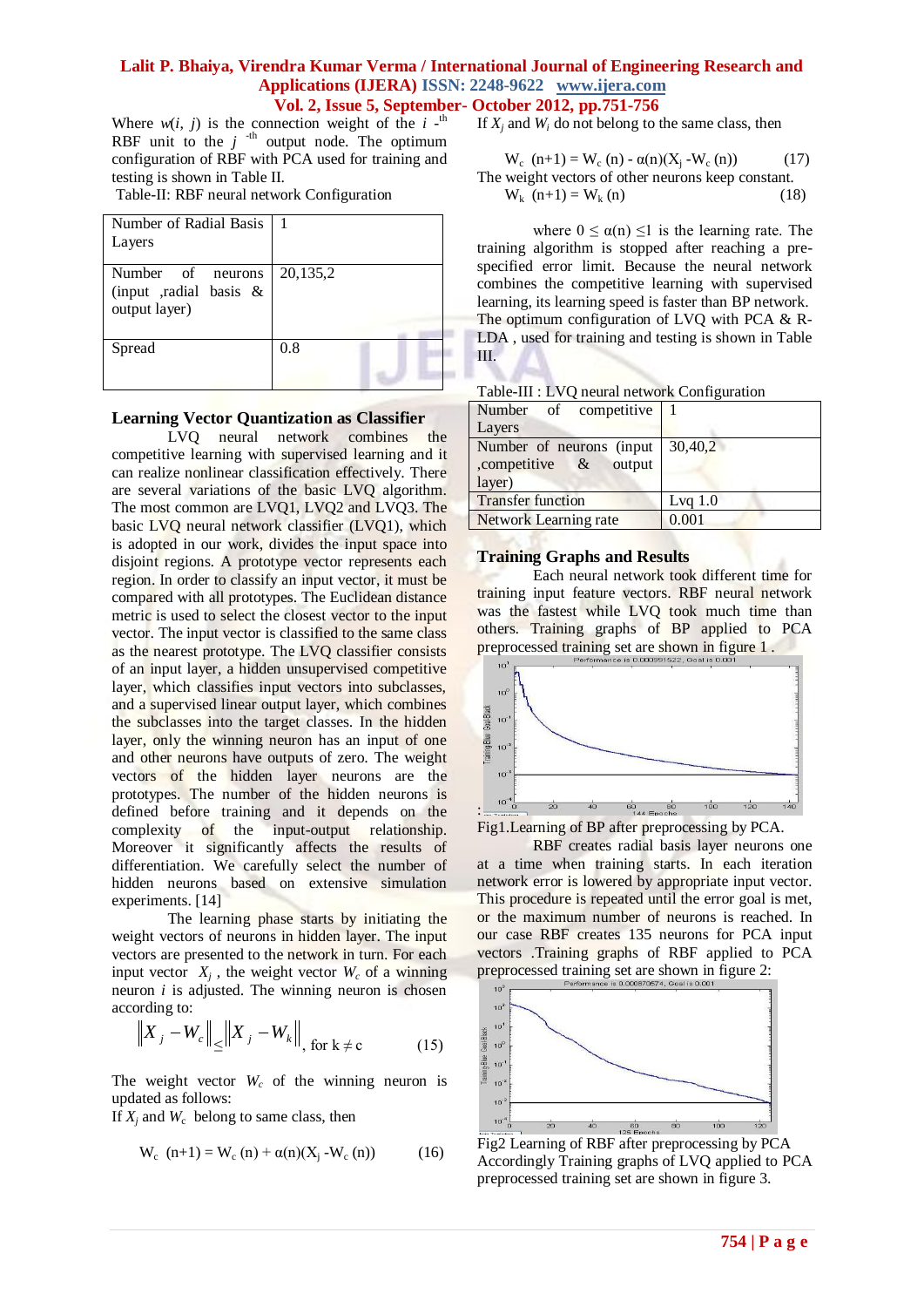

Fig3. LVQ Learning after preprocessing by PCA

PCA preprocessed input vectors' training results for first case shown in table IV.

| <b>Methods</b><br>$\Rightarrow$   | <b>PCA</b><br>with<br>BP | <b>PCA</b><br>with<br><b>RBF</b> | <b>PCA</b> with<br>LVQ |
|-----------------------------------|--------------------------|----------------------------------|------------------------|
| No. of error<br>$images \equiv >$ | 4                        |                                  | 9                      |
| Recognition<br>$Rate = >$         | 95.7 %<br>(90/94)        | 92.5%<br>(87/94)                 | 90.4<br>% (85/94)      |

Table-IV : Recognition Rate using PCA with BP, PCA with RBF and PCA with LVQ

PCA preprocessed input vectors' training results for second case shown in table V

| <b>Methods</b><br>$\Rightarrow$            | <b>PCA</b> with<br>BP            | <b>PCA</b> with<br><b>RBF</b> | <b>PCA</b><br>with<br>LVQ |
|--------------------------------------------|----------------------------------|-------------------------------|---------------------------|
| No.<br>of<br>error<br>$images \Rightarrow$ | 3                                | 6                             | 8                         |
| Recognition<br>$Rate =$                    | 96.9<br>$\frac{0}{0}$<br>(95/98) | 93.8%<br>(92/98)              | 91.8%<br>(90/98)          |

Table-V: Recognition Rate using PCA with BP, PCA with RBF and PCA with LVQ

PCA preprocessed input vectors' training result for third case shown in table VI

| <b>Methods</b><br>$\Rightarrow$      | <b>PCA</b> with<br>ВP    | <b>PCA</b> with<br><b>RBF</b> | <b>PCA</b> with<br>LVQ |
|--------------------------------------|--------------------------|-------------------------------|------------------------|
| No. of error<br>$images \Rightarrow$ | 5                        |                               | 9                      |
| Recognition<br>$Rate =$              | 95.0<br>$\%$<br>(97/102) | 93.1%<br>(95/102)             | 91.1%<br>(93/102)      |

Table-VI: Recognition Rate using PCA with BP, PCA with RBF and PCA with LVQ

# **CONCLUSION**

In this study, we have developed a medical decision support system with normal and abnormal classes. The medical decision making system designed by the wavelet transform, principal component analysis (PCA), and supervised learning methods (BPA ,RBFN and LVQ) that we have built gave very promising results in classifying the healthy and pathological brain. The benefit of the system is to assist the physician to make the final decision without hesitation.

# **REFERENCES**

[1] L. M. Fletcher-Heath, L. O. Hall, D. B. Goldgof, F.Murtagh; Automatic segmentation of non-enhancing brain tumors in magnetic

 resonance images; Arti\_cial Intelligence in Medicine 21 (2001), pp. 43-63.

- [2] Sandeep Chaplot, L.M. Patnaik, N.R. Jagannathan; "Classification of magnetic resonance brain images using wavelets as input to support vector machine and neural network"; Biomedical Signal Processing and Control 1 (2006), pp. 86-92.
- [3] http://www.abta.org/siteFiles/SitePages/5E8 399DBEEA8F53CBBBBF21C63AE113.pdf
- [4] A.Sengur, "An expert system based on principal component analysis, artificial immune system and fuzzy k-NN for diagnosis of valvular heart diseases" Comp. Biol. Med. (2007), doi: 10.1016/j.compbiomed.2007.11.004.
- [5] M . Maitra, A. Chatterjee; "Hybrid multiresolution Slantlet transform and fuzzy c-means clustering approach for normalpathological brain MR image segregation", MedEngPhys(2007),doi:10.1016/j.medengp hy.2007.06.009.
- [6] P. Abdolmaleki, Futoshi Mihara, Kouji Masuda, Lawrence Danso Buadu; Neural network analysis of astrocytic gliomas from